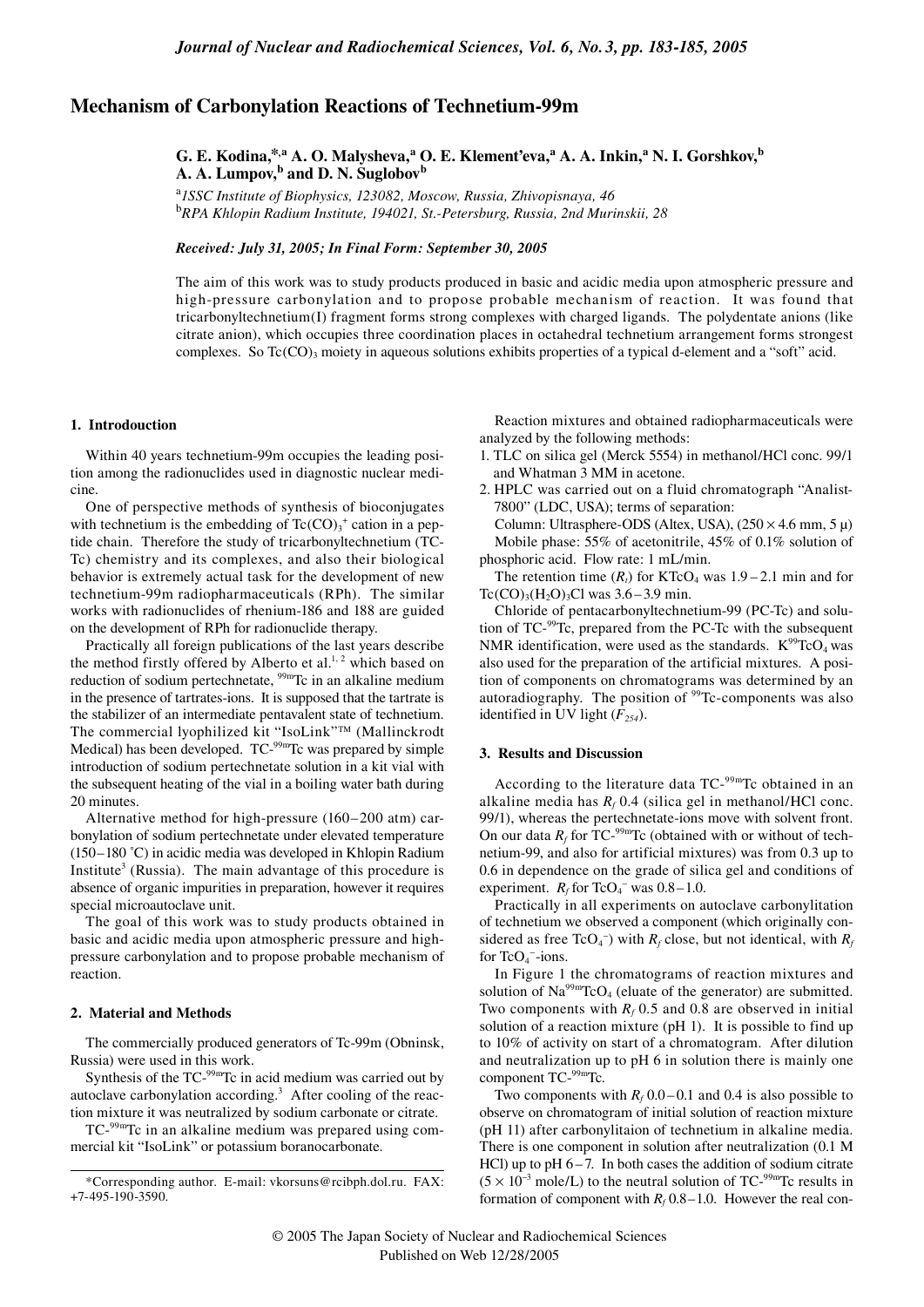

**Figure 1.** Chromatograms of reaction mixtures and solution of  $Na<sup>99m</sup>TeO<sub>4</sub>$ 

tent of  $TcO<sub>4</sub>$  -ions does not exceed 10% according to the chromatography of citrate solution on Whatman 3 MM in acetone.

The HPLC results of artificial mixture of  $K^{99}TcO_4$  and TC-<sup>99</sup>Tc are submitted in Figure 2a. At analysis of reaction mixtures, obtained upon autoclave carbonylation at the carrier presence we observed the appearance of the third component, the retention time of which is  $4.6 - 5.0$  min (Figure 2b). The solution of PC-Tc chloride was prepared for identification of this component. The retention times for TC-Tc,  $[Te(CO)_4(H_2O)_2]^+$ and PC-Tc were 3.7 min, 4.0 min and 4.9 min correspondingly (Figure 2c). Such interpretation was assumed on the data. $3$  We did not observe the presence of a component with retention time 4.0 min in reaction mixtures. At dilution and heating of a reaction mixture the signal of PC-Tc disappeared. Besides during TLC of neutralized reaction mixtures we always observed some of activity on start of chromatograms, we have assumed, that these impurities (probably hydrolyzed reduced technetium) are retained in a column during HPLC. As a result of column treatment with 0.1 M HCl after elution of  $TcO<sub>4</sub>$  -ions and products of carbonylation we obtained one more fraction containing Tc in an amount ~10% from total concentration in initial sample. Thus it is possible to conclude, that upon autoclave carbonylation of technetium in amounts  $(1-5) \times 10^{-3}$  mole/L we obtained mixture of TcO<sub>4</sub><sup>-</sup>, [Tc(CO)<sub>3</sub>(H<sub>2</sub>O)<sub>3</sub>]<sup>+</sup>, [Tc(CO)<sup>5</sup>]<sup>+</sup> and partially reduced Tc (IV) or Tc (V).

Mainly one peak of TC-<sup>99m</sup>Tc (no carry added) is observed during HPLC of the reaction products, obtained in an alkaline media after neutralization to pH 7 (Figure 2c). The data of HPLC practically coincide with the data TLC. Quantitative yield of TC-99mTc is possible only in presence of tartrate-ion. Presumably it stabilizes intermediate five-valence state of technetium, which is reduced to univalent state under elevated temperature and excess of carbonylation agent (CO, boranocarbonate). The same effect was observed by us in the case of preparation of  $Tc(I)$ isocyanide complexes at the presence of L-cysteine.<sup>4</sup> Last one is also known as powerful tridentate ligand for linking of  $Tc(CO)<sub>3</sub>$ <sup>+</sup> species and corresponding complex was isolated and characterized earlier.5

For comparative experiments on Tc-99m carbonylation we chose sodium citrate and L-cysteine, which introduced into a reaction mixture instead of tartrate in equlmolar amounts.

In Figure 3a,b the chromatograms of products, obtained dur-



**Figure 2.** HPLC: 2a -artificial mixture of  $K^{99}TcO_4$  and  $TC^{99}Tc$ ; 2b reaction mixtures, obtained upon autoclave carbonylation at the carrier presence; 2c -reaction mixture of TC-Tc,  $[Te(CO)<sub>4</sub>(H<sub>2</sub>O)<sub>2</sub>]<sup>+</sup>$  and PC-Tc; 2d -neutralized solution of  $[{}^{99m}\text{Tc}(\text{CO})_3(\text{H}_2\text{O})_3]^+$ , pH ~7



**Figure 3.** Chromatograms of products, obtained during carbonylation in the following conditions: 3a- at the presence of K, Na-tartrate with the subsequent neutralization of mixture by solution of sodium citrate; 3b- at the presence of sodium citrate with the subsequent neutralization by 0.1 M HCl; 3c- reaction mixture containing L-cysteine and sodium citrate

ing carbonylation in the following conditions, are submitted: 1) at the presence of K, Na-tartrate with the subsequent neutralization of mixture by solution of sodium citrate; 2) at the presence of sodium citrate with the subsequent neutralization by 0.1 M HCl. The behavior of radioactive components of the reaction mixture at pH 11 is completely different. We already mentioned, that citrate complex of TC- $^{99m}$ Tc has  $R_f$  0.8–1.0 on silica gel in methanol/HCl conc, (99/1). The chromatograms of both mixtures are identical after neutralization. Thus, it is possible to assume, that the citrate-ions substitute molecules of water or hydroxyl-ions in TC-<sup>99m</sup>Tc, synthesized at the presence of tartrate-ions. The functional groups of citrate at once are included into coordination core of technetium (I), when carbonylation is carried out in the presence of citrate-ions.

The results of chromatography of reaction mixture containing L-cysteine and sodium citrate are submitted in Figure 3c. At use of L-cysteine as the stabilizing agent in a reaction mixture, on the data of TLC, the complex of TC-99mTc with cysteine is mainly formed, which at the subsequent adding of sodium citrate does not variate the chromatographic behavior. Hydrolyzed forms of technetium-99m are not formed practically both in alkaline, and in neutral mediums. It is possible to conclude, that in the reactions of carbonylation cysteine behaves similarly to citrate, however the chromatographic mobility of complex TC-<sup>99m</sup>Tc-cysteine ( $R_f$  0.3) differs from mobility of complex TC-<sup>99m</sup>Tc-citrate ( $R_f$  0.8–1.0). The results of biological tests of these radiopharmaceuticals confirm this suppose. Both ligands are more "strong" complex agents in relation to tricarbonyltechnetium, as against of tartrate-ions, which capability to supersede water from the coordination core of Tc (I) is doubtfully.